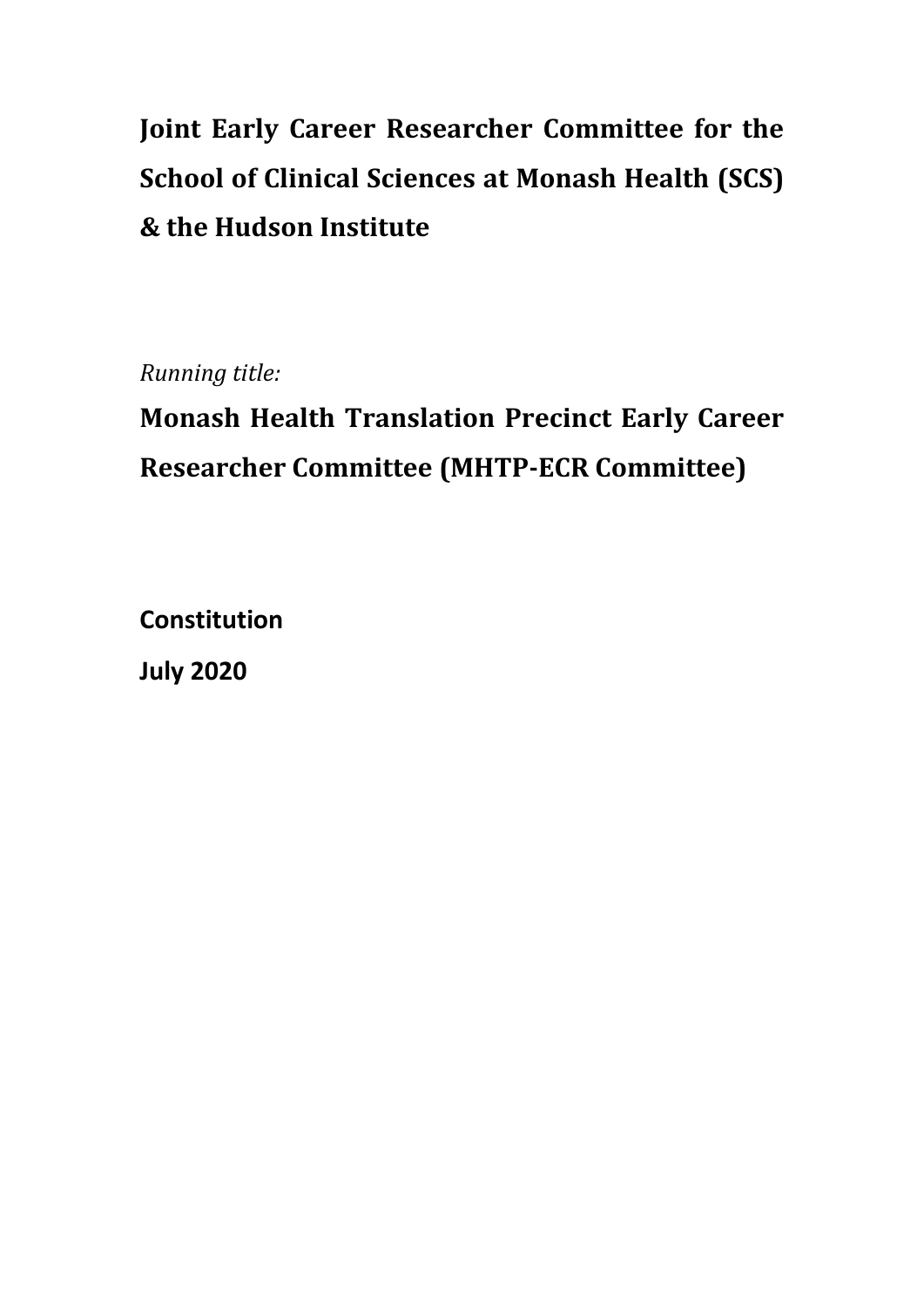# *1. TITLE*

a. The Organisation shall be known as the Monash Health Translation Precinct Early Career Research Committee, hereafter referred to as 'MHTP-ECR committee' or simply 'the committee'.

# *2. OBJECTIVES*

The objectives of the Organisation are:

- a. To represent ECRs at School, Faculty and University levels and connect ECRs within the MHTP (including SCS and the Hudson Institute, as well as the Monash Centre for Health Research and Implementation (MCHRI, also geographically located at MHTP). ECR is defined as those within 10 years of receiving their PhD (allowing for eligible career interruptions).
- b. To organise events that include ECRs from MHTP (including SCS, Hudson Institute and MCHRI).
- c. To enhance ECR communication and interaction with senior researchers and administrators.
- d. To provide ECRs with the opportunity to network, transfer knowledge and establish collaborative partnerships.
- e. To keep ECRs informed with opportunities to network, enhance professional development, and career opportunities.

# *3. FUNDING*

- a. The MHTP-ECR committee is funded equally by the SCS and Hudson Institute for its running costs. The MHTP-ECR committee remains an independent committee with regards to its stated aims.
- b. The SCS ECR committee has historically worked closely with the Hudson ECR committee in hosting various events. As the committees are joint and now regarded as one entity, the costs are shared equally.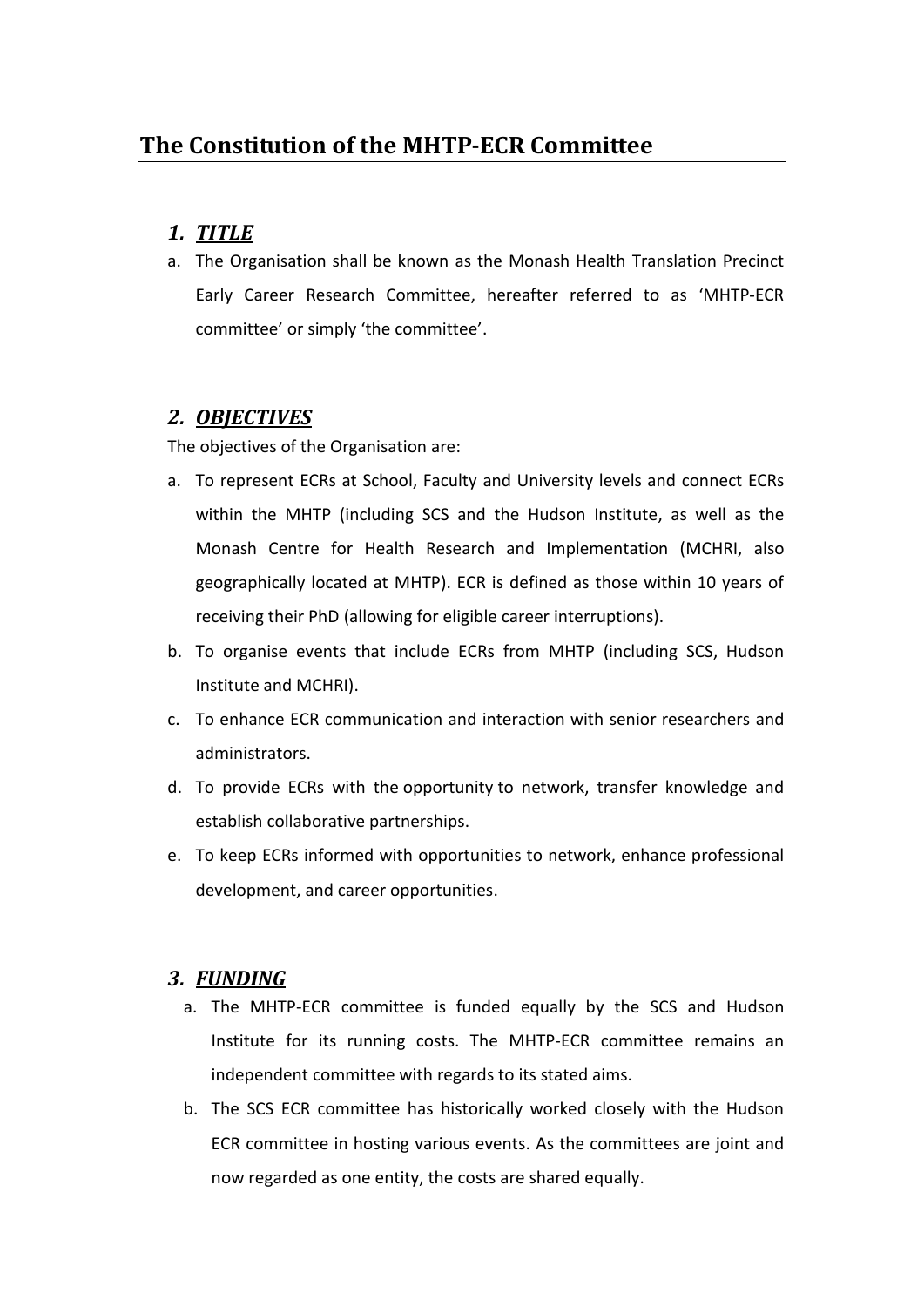c. The assets and income of the committee shall be applied solely in furtherance of its above mentioned aims and no portion shall be distributed directly or indirectly to the members of the group except as *bona fide* compensation for services rendered or expenses incurred on behalf of the group.

#### *4. EVENTS*

- a. All events organised solely by the MHTP-ECR committee must aim to be inclusive to the majority of its members. However, the committee may support events run by other societies through funding and/or advertising.
- b. A primary aim of the committee is to provide professional career development opportunities among ECRs by hosting events. Three staple annual events are the **ECR Annual Meet & Greet** (formerly known as the Welcome Event"), the **ECR Speed Networking event** and organising and implementing the **ECR mentoring program**.
- c. The ECR mentoring program for SCS is organised and implemented by SCS members of the committee, while the Hudson Institute mentoring program is organised independently by the Hudson Institute professional development team.
- d. The committee event managers are responsible for coordinating the planning of major events. There are at least two event co-managers for each event. Event managers drive the event and coordinate with other committee members to run the event. Event manager positions are voluntary. If no one volunteers, the Chair/s may appoint managers at their discretion.

#### e. **ECR Annual Meet & Greet**

i. The purpose of the ECR Annual Meet & Greet, which takes place in Autumn, is to bring together ECRs from across the MHTP in an informal setting. It shall also double as the AGM.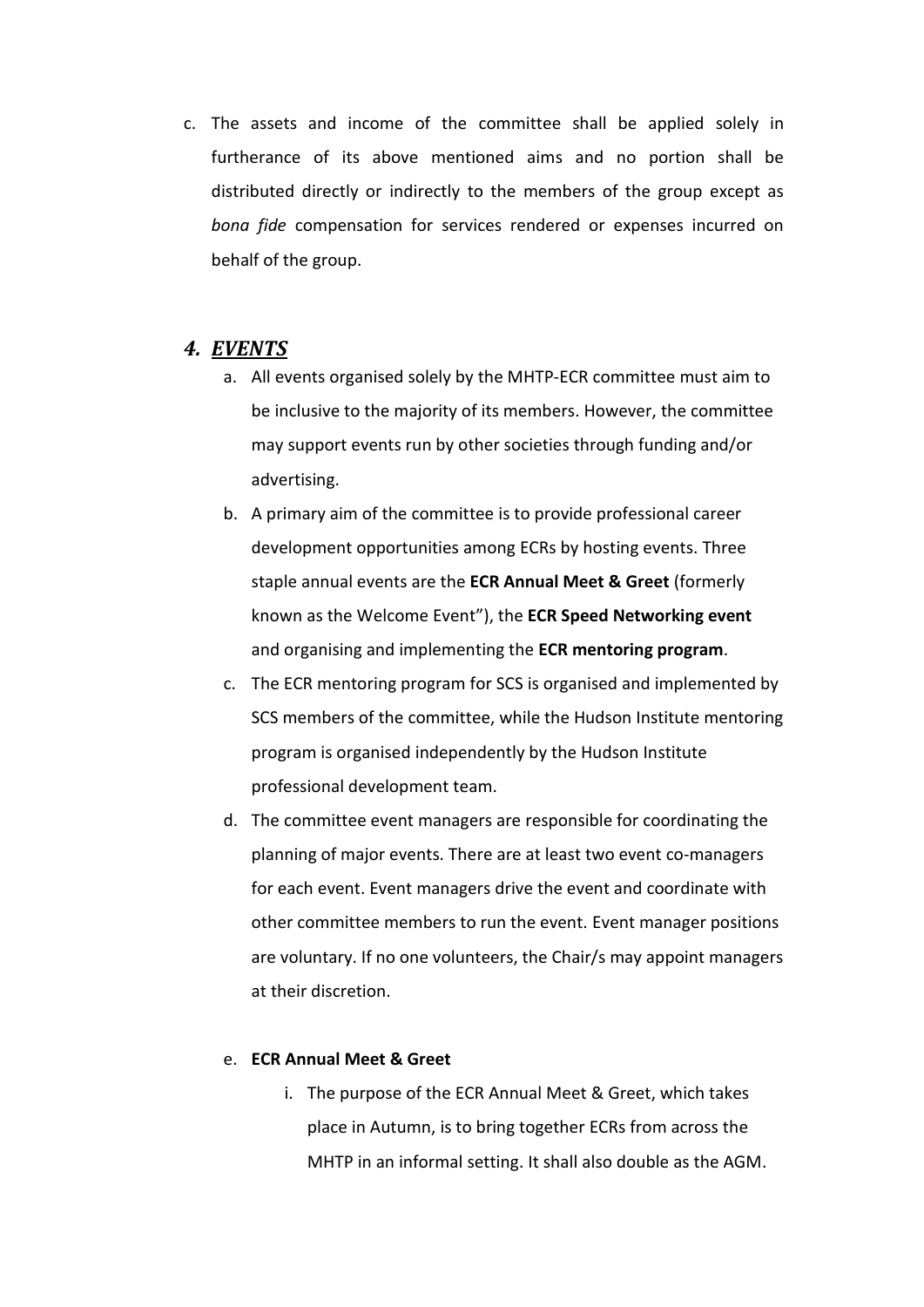- ii. All members of the committee must contribute to the organisation of the event. However, it is the responsibility of the events manager to allocate these jobs to committee members and ensure that all of these jobs are completed. *Tasks include (not all may apply depending on event needs):*
	- $\triangleright$  Compiling an event budget
	- $\triangleright$  Finding an appropriate venue and manage appropriate catering services
	- $\triangleright$  Deciding on the theme for the event and guest speakers
	- $\triangleright$  Inviting VIP guests. These may include heads of Schools and Institutions, senior researchers etc.
	- ➢ Arranging gifts for speakers and VIPs
	- $\triangleright$  Liaising with the Chairs on the AGM aspect of the event
	- $\triangleright$  Promoting the event (with the help of the media officer(s)) and managing registrations
	- $\triangleright$  It is the responsibility of the departmental representatives in the committee to add new ECRs in their respective departments to the email list and to encourage them to attend ECR events
	- $\triangleright$  Maintaining attendance at events
		- a. Sending personal emails to SCS-ECR committee centre representatives encouraging them to promote the event amongst their peers
		- b. Contacting administrative staff to include event advertising in newsletters/weekly update emails
		- c. Contacting Directors/Head of departments/Lab heads requesting they promote the event to ECRs
	- $\triangleright$  Compiling a post-event survey to send to attendees
	- $\triangleright$  Compiling a summary document after the event and distributing this to the heads of SCS and Hudson Institute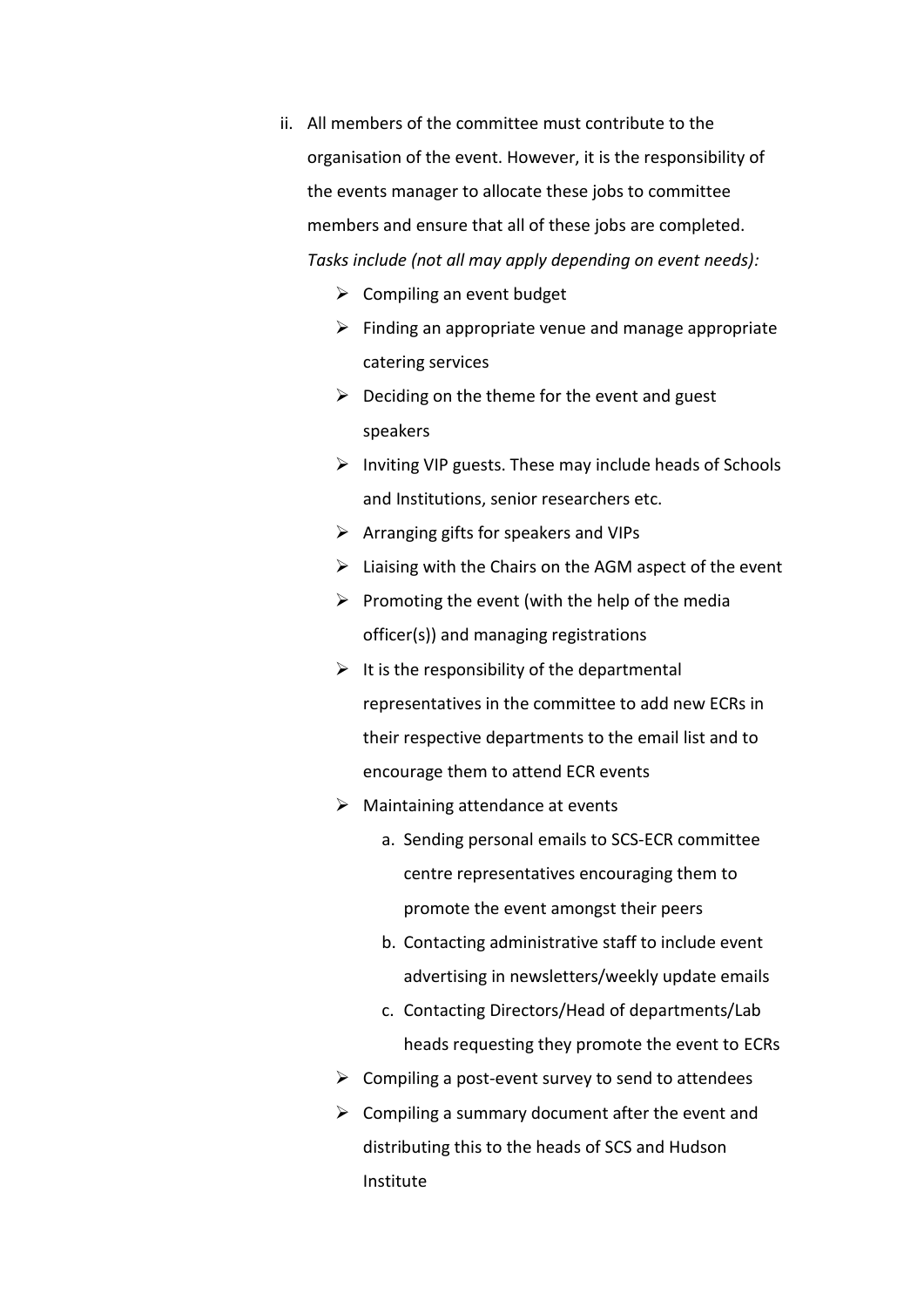#### f. **ECR Speed Networking event**

- i. The purpose of the ECR Speed Networking event is to encourage interdisciplinary and inter-Centre / -Departmental / -School collaborations and to provide ECRs with the opportunity to gain additional funding for innovative research.
- ii. All members of the committee must contribute to the organisation of the event. However, it is the responsibility of the events manager to allocate these jobs to committee members and ensure that all of these jobs are completed. *Tasks include:*
	- $\triangleright$  Finding appropriate venue
	- $\triangleright$  Organise catering if required
	- $\triangleright$  Compiling an event budget (in coordination with other Institutes and Centres who are contributing to the grant pool)
	- $\triangleright$  Organising adequate review process
	- $\triangleright$  Compiling a post-event survey to send to attendees
	- $\triangleright$  Compiling a summary document after the event and distributing this to the head of the SCS

### *5. THE COMMITTEE*

- a. The MHTP-ECR committee shall consist of ECRs from SCS and the Hudson Institute, as well as representative(s) from MCHRI.
- b. The Committee will consist of at least one representative from each department. It is the responsibility of the sitting committee to advertise the Committee and any available roles to the ECR community to ensure all positions are occupied.
- c. The committee will consist of a minimum of four people with positions, such as Chair, Secretary, and other such Office Bearers as may be deemed necessary by the committee. All Office Bearer positions are voluntary and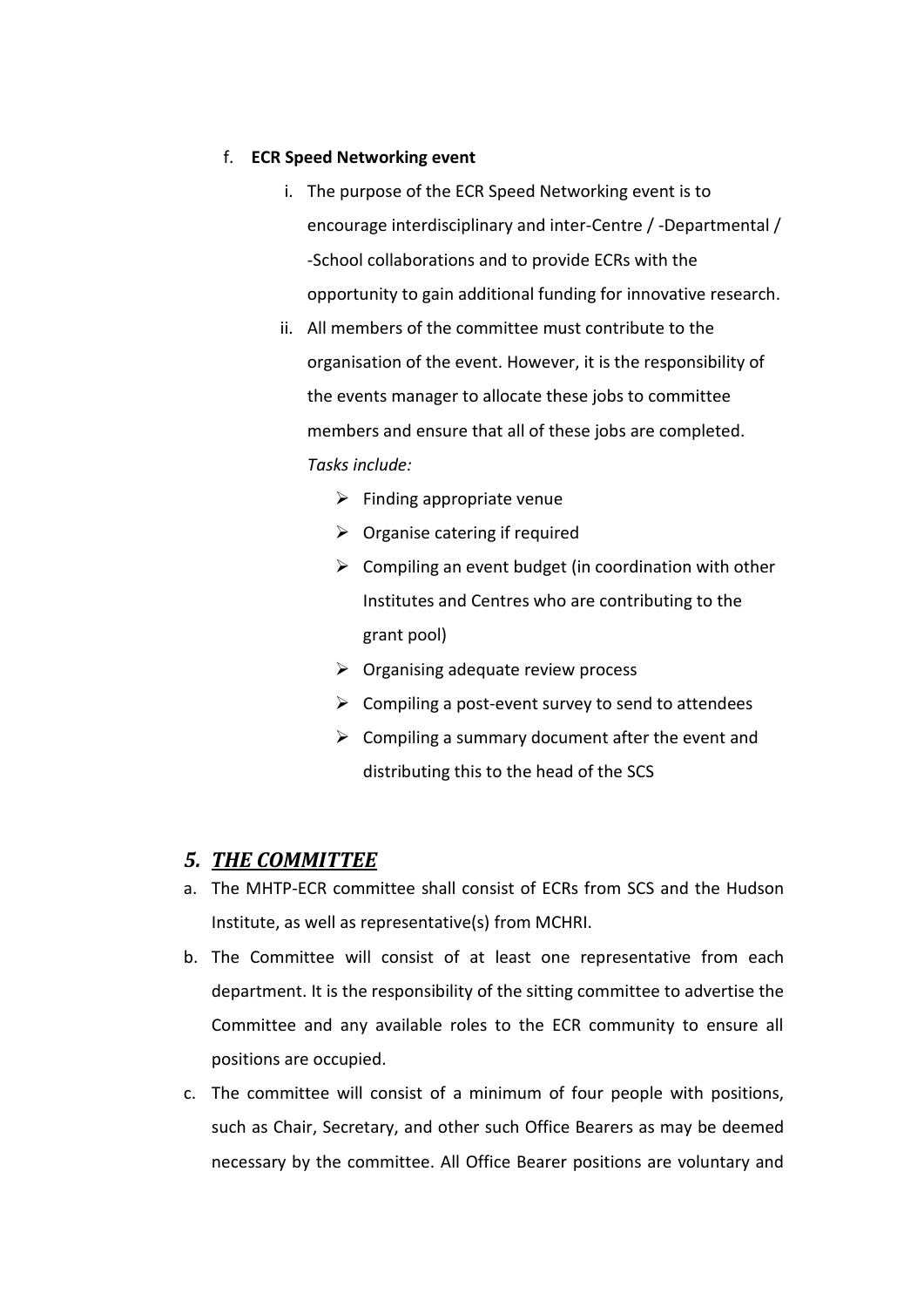are to be filled by members of The Committee. If a position is vacant, the Chair has the discretion to appoint a member to fill that role.

- d. Committee members positions will be appointed at handover meetings of the Committee at the end of the year, or when necessary, and announced at the AGM and communicated via email and intranet web pages. The members are nominated for defined roles by other committee members or themselves. Nominations should be discussed openly with the outgoing committee members. A democratic vote or discussion will decide the new committee members. Recommended maximum term of office, though not compulsory, is three years. Members may stay on beyond this if there is no suitable replacement.
- e. Committee member roles are not limited to those outlined here and position names may be altered prior to the AGM accordingly. The Committee will be required to help out with event management regardless of their defined role and all members can delegate tasks where necessary.
	- *I.* Co-Chairs (one Chair from SCS and one Chair from Hudson Institute)
		- *i.* Set agenda and chair meetings
		- *ii.* Delegate responsibilities
		- *iii.* Oversee all event planning progress
		- *iv.* Liaise with all committee members to ensure progress
		- *v.* Liaise with ECR co-ordinators in SCS and Hudson Institute
		- *vi.* Bring objective input where disputes/disagreements occur
		- **vii.** Approve all outgoing emails and media content
		- *viii.* Planning and implementing event budgets
		- *ix.* Organising monetary movements and invoices/receipts
		- *x.* Liaise with committee members regarding all financial matters
		- *xi.* Approve all matters that require payment
	- *II.* Secretary
		- *i.* Act as a point of contact for all ECRs
		- *ii.* Taking and distributing minutes in the meetings
		- iii. Maintaining shared drive access for all committee members
		- *iv.* Organising the AGM and committee handover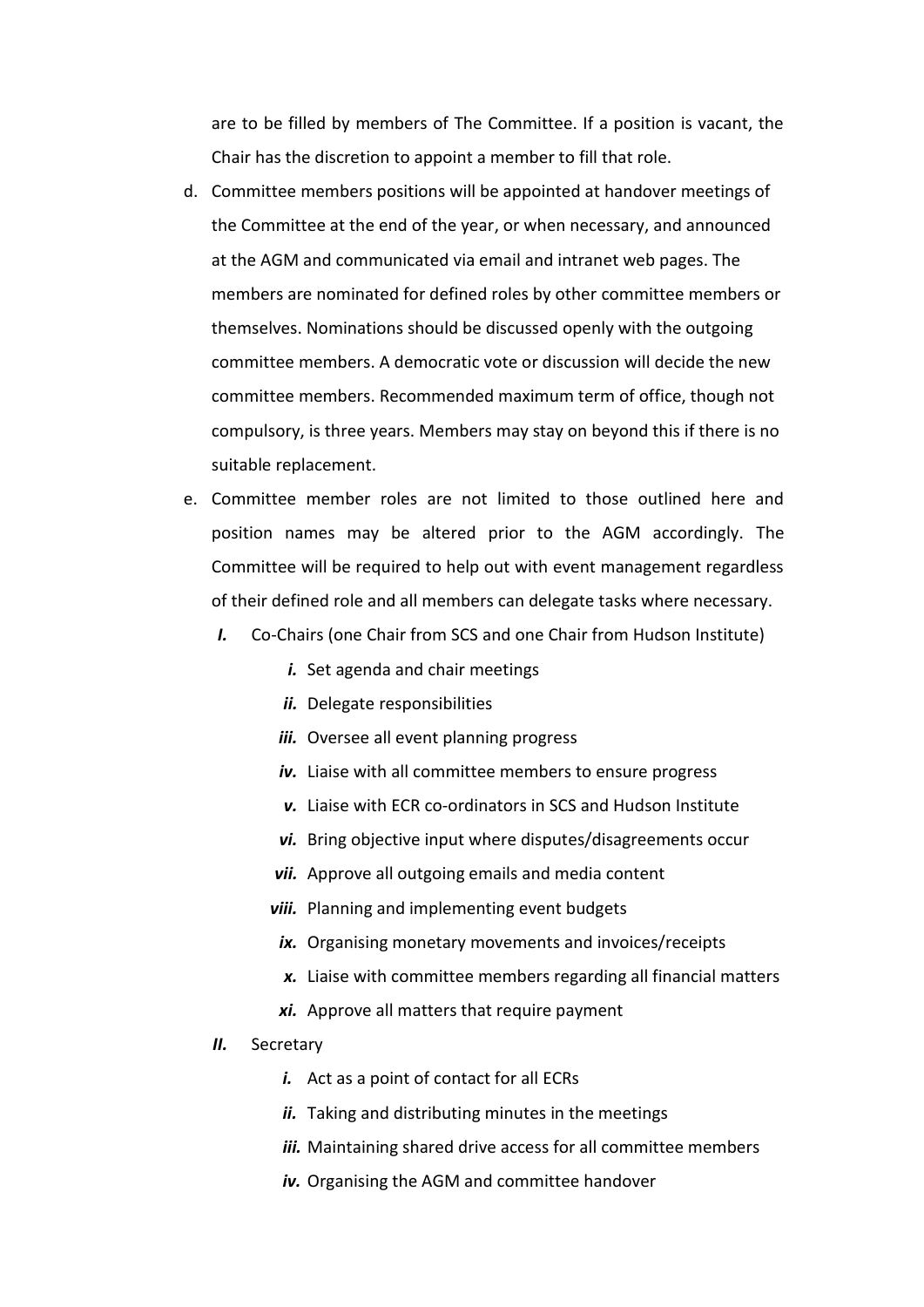- h. Non-office bearing members do not have specific roles but are required to carry responsibilities defined by discussions with office bearing members.
- i. The committee shall meet a minimum bi-monthly but are recommended to meet more frequently during the organisation of events and keep in contact via email and other appropriate channels.

## *6. COMMITTEE MEETINGS*

- a. The elected Chairs, or in their absence, nominated person shall chair the meetings of the committee.
- b. The secretary, or in their absence, a nominated person shall take the minutes.
- c. Any office-bearing committee member that is absent from three consecutive committee meetings without apology or due cause may, at the committee's discretion, be deemed to have resigned their position, and a new committee member will be named.

# *7. ANNUAL GENERAL MEETING*

- a. The Annual General Meeting (AGM) of the committee shall be held within twelve months of the committee inaugural meeting or last AGM.
- b. In addition to the guidelines outlined above, at the AGM the committee members shall present a summary of the previous year (e.g. finance reports, event feedback, recommendations etc).
- c. At the AGM, any committee member election results and makeup of the committee will be made known to the attendants.

# *8. ACCOUNTS*

a. The committee shall keep such books of accounts as are necessary to exhibit and explain the transaction and financial position of the Organisation in regards to the sum of money received and expended by